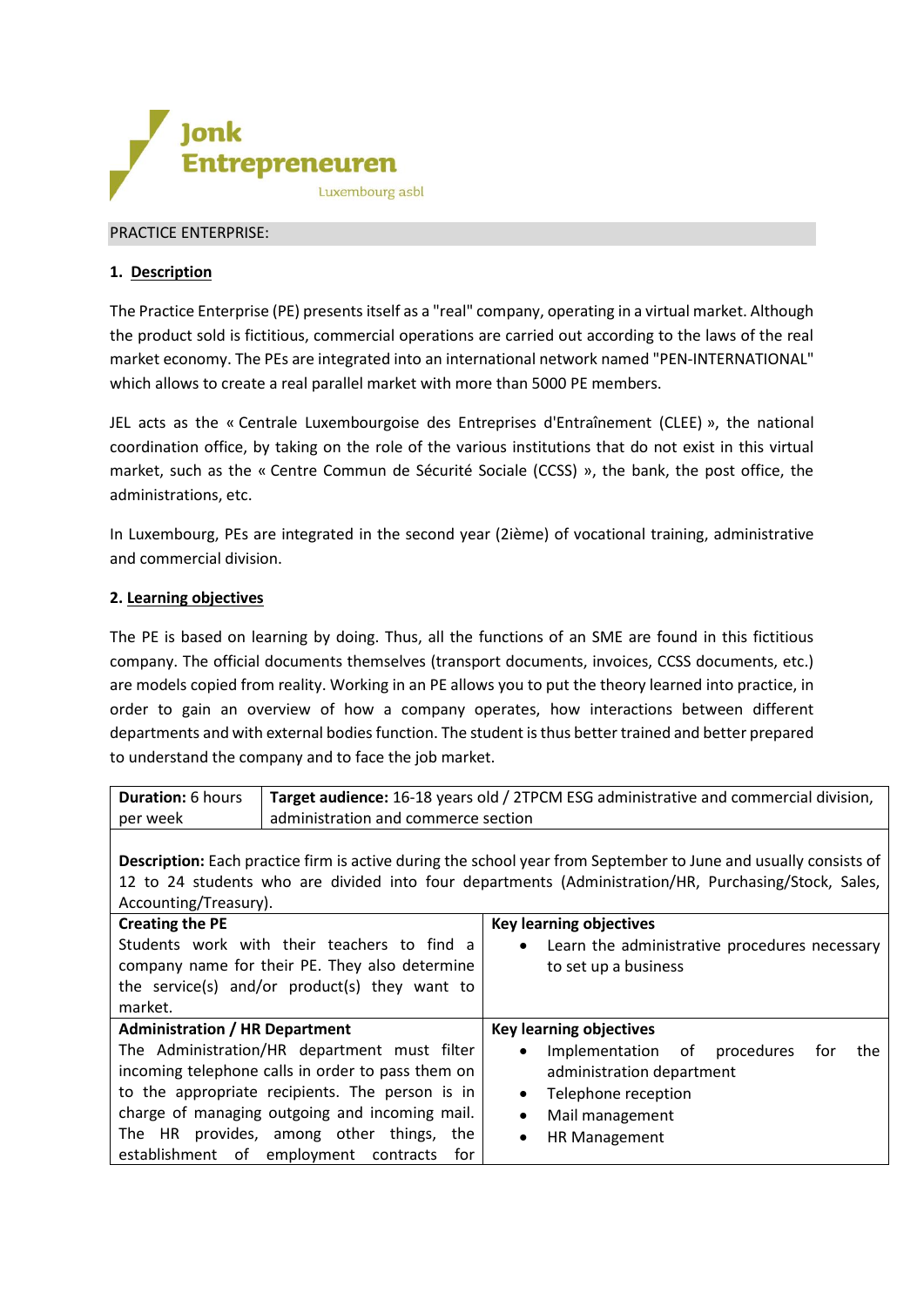| employees, declarations of entry to the social                                                                                                                                                                                                                                                                                                                                                                                                                                                                                 |                                                                                                                                                                                                                                                                                                                    |
|--------------------------------------------------------------------------------------------------------------------------------------------------------------------------------------------------------------------------------------------------------------------------------------------------------------------------------------------------------------------------------------------------------------------------------------------------------------------------------------------------------------------------------|--------------------------------------------------------------------------------------------------------------------------------------------------------------------------------------------------------------------------------------------------------------------------------------------------------------------|
| security system and wage declarations.                                                                                                                                                                                                                                                                                                                                                                                                                                                                                         |                                                                                                                                                                                                                                                                                                                    |
| <b>Purchasing Department/Stocks</b><br>The Purchasing/Stocks department is responsible<br>for supplying the stock of products and managing<br>stock entries and exits. It must also determine the<br>need for office supplies and equipment. It organises<br>the management of its employee orders.                                                                                                                                                                                                                            | <b>Key learning objectives</b><br>Implementation of the procedures of the<br>$\bullet$<br>Purchasing/Stocks department<br>Inventory management<br>$\bullet$<br>Ordering office supplies and equipment<br>$\bullet$<br>Employee orders<br>$\bullet$                                                                 |
| <b>Sales Department</b><br>The sales department must perform the cost price<br>calculations. It must define the products and their<br>prices in order to establish a catalogue that it will<br>submit to its potential customers. It will have to<br>contact customers to promote its products. It ships<br>invoices the products/services sold to<br>and<br>customers. It keeps regular statistics and manages<br>customer receivables.                                                                                       | <b>Key learning objectives</b><br>Implementation<br>of<br>sales<br>department<br>$\bullet$<br>procedures<br>Development of a product catalogue<br>$\bullet$<br>Liaising with customers<br>$\bullet$<br><b>Customer invoicing</b><br>$\bullet$<br>Development of statistics<br>$\bullet$                            |
|                                                                                                                                                                                                                                                                                                                                                                                                                                                                                                                                |                                                                                                                                                                                                                                                                                                                    |
| <b>Accounting/Treasury Department</b><br>The Accounting/Treasury department is responsible<br>for paying and accounting for invoices and for<br>booking the transactions according to the different<br>accounts. It must manage the company's general<br>the<br>accounting<br>and<br>carry<br>out<br>necessary<br>verifications. It is responsible for the payment and<br>management of the company's current expenses. It<br>draws up the balance sheet and the Profit and Loss<br>account and submits them for consultation. | <b>Key learning objectives</b><br>Implementation of accounting procedures<br>$\bullet$<br>Make payments<br>$\bullet$<br>Bookkeeping<br>$\bullet$<br>Reconciliation of supplier/customer balances,<br>$\bullet$<br>VAT declaration, etc.<br>Establish the balance sheet and profit and loss<br>$\bullet$<br>account |
| 6th activity: Luxembourg PE Fair                                                                                                                                                                                                                                                                                                                                                                                                                                                                                               | <b>Key learning objectives</b>                                                                                                                                                                                                                                                                                     |
| Once a year, a trade fair is organised. The purpose<br>of this fair is to put all national PEs in competition<br>with each other and, incidentally, international PEs.<br>It is going to stimulate the student's entrepreneurial<br>spirit and encourage him/her to promote his/her<br>company and the products/services it offers.                                                                                                                                                                                            | Preparation of a fair (stand, etc.)<br>Experience in direct sales<br>Contact with the sponsoring company                                                                                                                                                                                                           |

# **3. Apprenticeship:**

| Concepts                        | <b>Skills</b>                                        |
|---------------------------------|------------------------------------------------------|
| Administrative procedures       | Understand and execute procedures                    |
| Follow-up of procedures         | Learn about customer communication                   |
| Mail management                 | Optimise the management and monitoring of work       |
| Payments and invoice accounting | Developing creativity                                |
| Delivery and invoicing          | Learn to recognise the interaction between different |
| Stock management                | departments                                          |